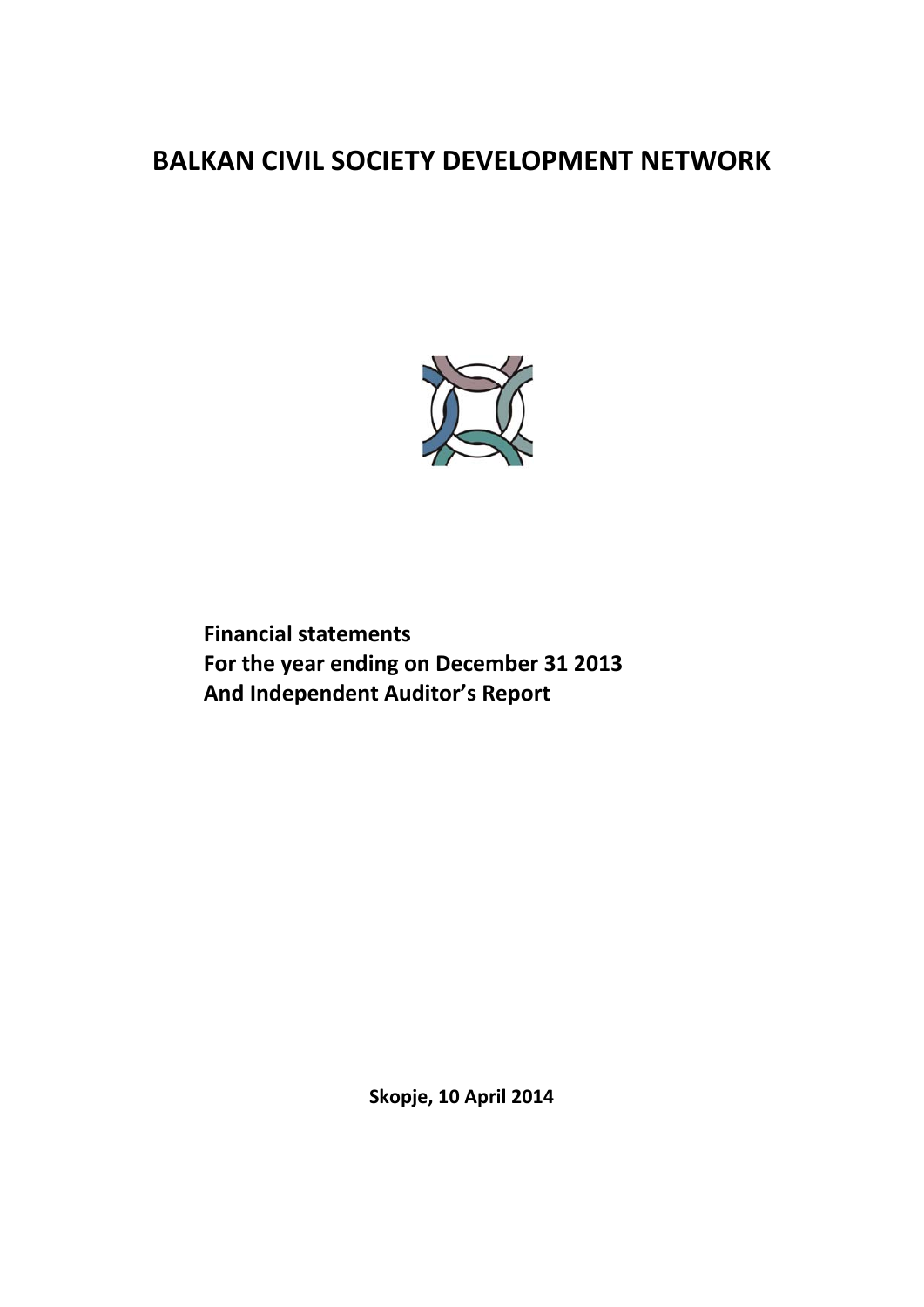# **CONTENT Page**

# **INDEPENDENT AUDITOR'S REPORT** 3

# **FINANCIAL STATEMENTS**

| Balance of Revenues and Expenditures |    |
|--------------------------------------|----|
| <b>Balance Statement</b>             | 6. |
| Notes to the Financial Statements    |    |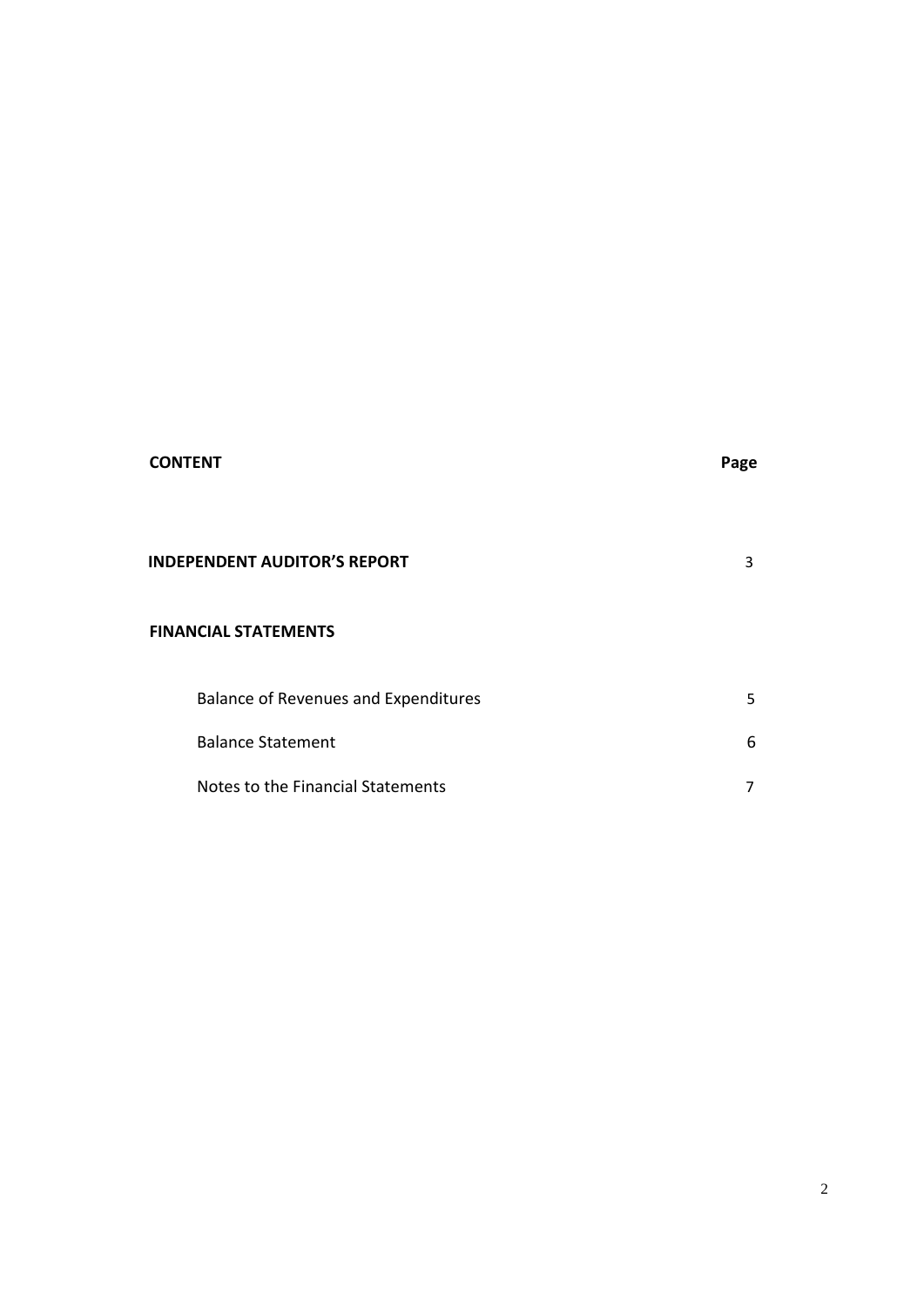

Ul: Leninova 33a/16 P.O. Box 462 1000 Skopje Tel: +389 2 2463 140<br>Fax: +389 2 2463 063

# **INDEPENDENT AUDITOR'S REPORT**

To the Management of **BALKAN CIVIL SOCIETY DEVELOPMENT NETWORK** 

#### Report for the financial statements

We have performed an audit of the accompanied financial statements of Balkan Civil Society Development Network (BCSDN) Skopje, which comprises the Balance Statement as of December 31, 2013, as well as the Statement of revenues and expenditures for the year ending then, together with the review of the significant accounting policies and other explanatory notes.

# Responsibility of the management for the financial statements

The management is responsible for preparation and objective presentation of these financial statements in accordance with the Law for accounting of nonprofit organizations, and internal controls which are relevant for preparation and objective presentation of the financial reports freed from material faulty presentation, no matter if it is a result of fraud or mistake.

#### Responsibility of the Auditor

Our responsibility is to express an opinion for these financial statements on the basis of our audit. We have performed our audit in accordance with the International Audit Standards. These standards require us to respect the ethical requirements and plan and perform the audit in order to obtain reasonable assurance whether the financial statements are free from material faulty presentations.

The audit includes performance of procedures for gaining audit evidence for the amounts and disclosures in the financial statements. The procedures selected, depend on the judgment of the auditor, including also the assessment of risks from material wrongly presentations of the financial reports, no matter if they are result of fraud or error. When the auditor makes these assessments of the risk, the auditor takes in consideration the internal control relevant for preparation and objective presentation of the financial statements of the entity, in order to choose audit procedures relevant for the circumstances, not for the goal to express an opinion for the effectiveness of the internal control of the entity.

The audit also includes estimation of the appropriateness of the accounting policies used, and the reasonableness of accounting valuations made by the management, as well as valuation of the presentation of financial statements.

We believe that the audit proofs, that we have gathered, are sufficient and appropriate in order to secure basis for our audit opinion.

BAKER TILLY

Baker Tilly Makedonija DOO trading as Baker Tilly Makedonija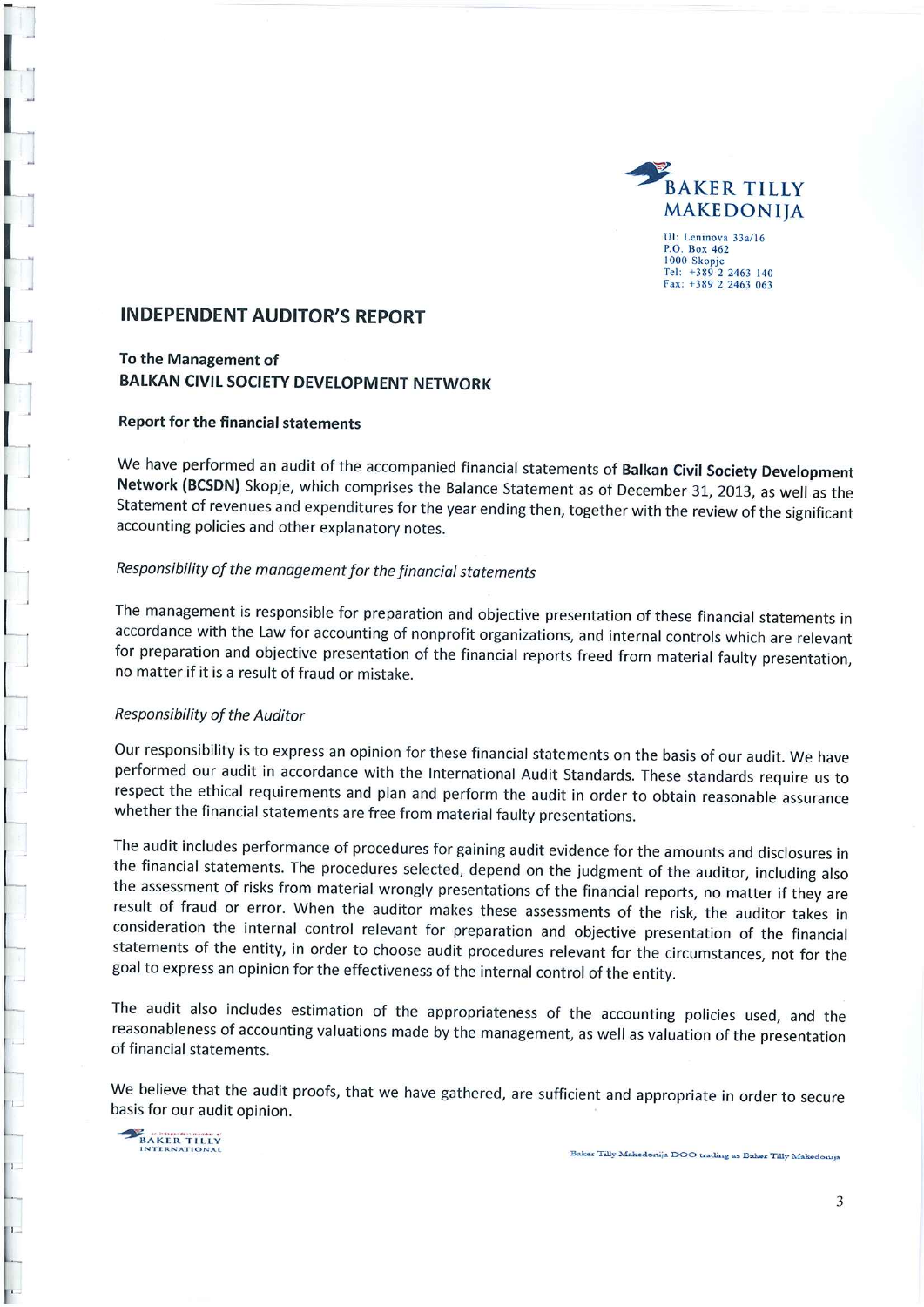

#### Opinion

In our opinion, the financial statements of Balkan Civil Society Development Network (BCSDN), for the year ending on 31 December 2013, in all material aspects are prepared in accordance with the Law for accounting of nonprofit organizations.

#### **Certified Auditor**

Ljubica Joanidis Skopje, 10 April 2014

48 Друштво за ревизија БЕЈКЕР ТИЛИ МАКЕДОНИЈА ДОО Скопје

**Manager** Dimitar Andonovski BAKER TILLY MAKEDONIJA, Skopje



Baker Tilly Makedonija DOO trading as Baker Tilly Makedonija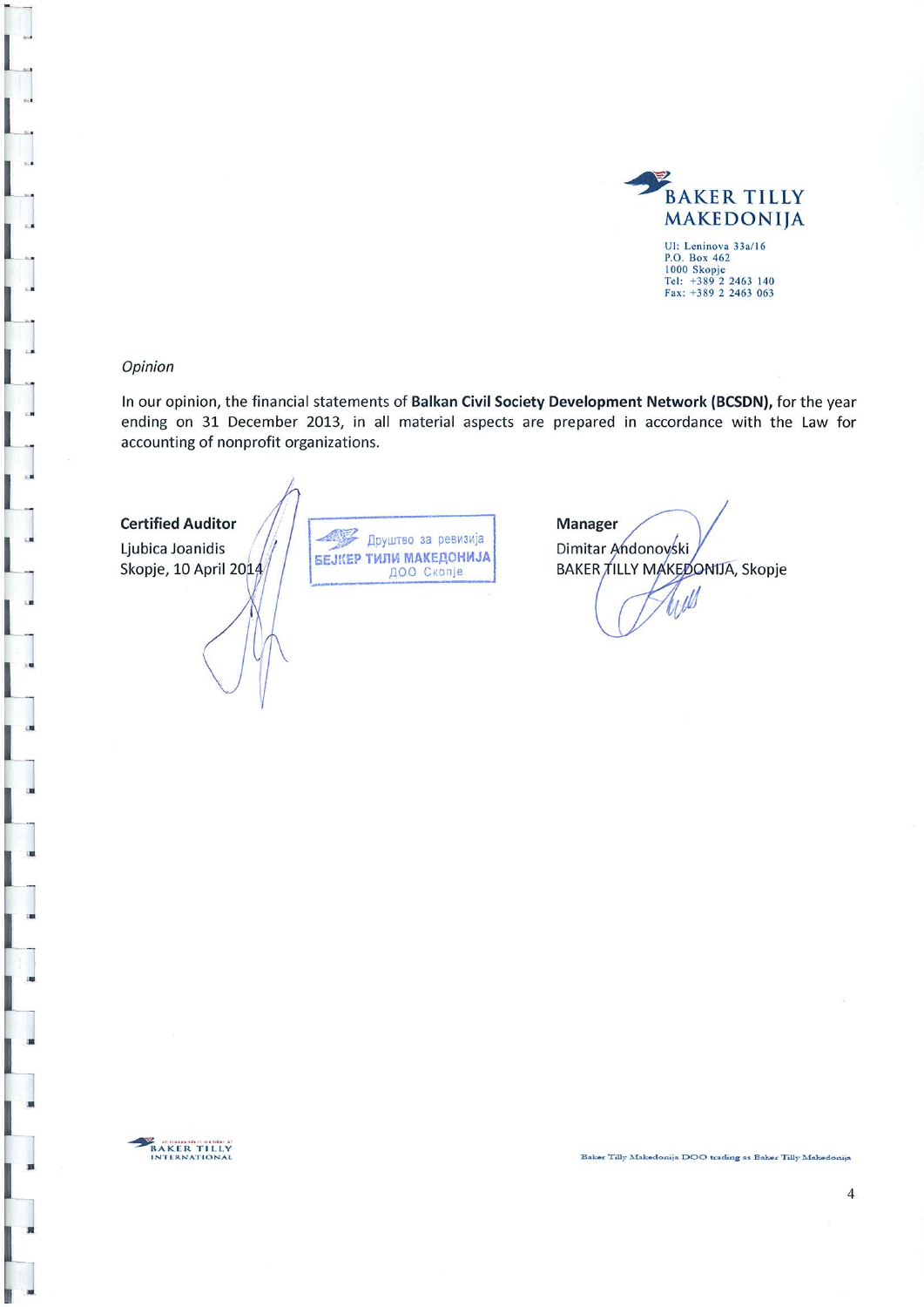# **STATEMENT OF REVENUE AND EXPENDITURES**

for the year ended December 31, 2013

 $\mathbf{u}$ 

 $\mathbf{u}$ 

w

œ

w

|                                                                 |                | 2013          | 2012          |
|-----------------------------------------------------------------|----------------|---------------|---------------|
| <b>REVENUE</b>                                                  | Note           | <b>Denars</b> | <b>Denars</b> |
|                                                                 |                |               |               |
| Revenue from membership fees and donations                      | 1              | 20,862,329    | 6,413,763     |
| Revenue from other services                                     | $\overline{2}$ | 391,180       | 464,676       |
| <b>Financial Income</b>                                         | 3              | 1,524,082     | 385,421       |
| <b>Total Revenues</b>                                           |                | 22,777,591    | 7,263,860     |
| <b>EXPENSES</b>                                                 |                |               |               |
| Material expenses                                               | 4              | 19,935,443    | 5,759,562     |
| <b>Financial expenses</b>                                       | 5              | 93,959        | 1,364         |
| <b>Total Expenses</b>                                           |                | 20,029,402    | 5,760,926     |
| <b>SURPLUS OF REVENUES OVER EXPENSES</b>                        |                |               |               |
| <b>BEFORE TAX</b>                                               |                | 2,748,189     | 1,502,934     |
| Income tax                                                      |                | 6,827         | 8,074         |
| <b>SURPLUS OF REVENUES OVER EXPENSES</b><br><b>FOR THE YEAR</b> |                | 2,741,362     | 1,494,860     |

These financial statements were adopted and approved by the Executive Director on March 15, 2014.

**Executive Director** Tanja Hafner Ademi

5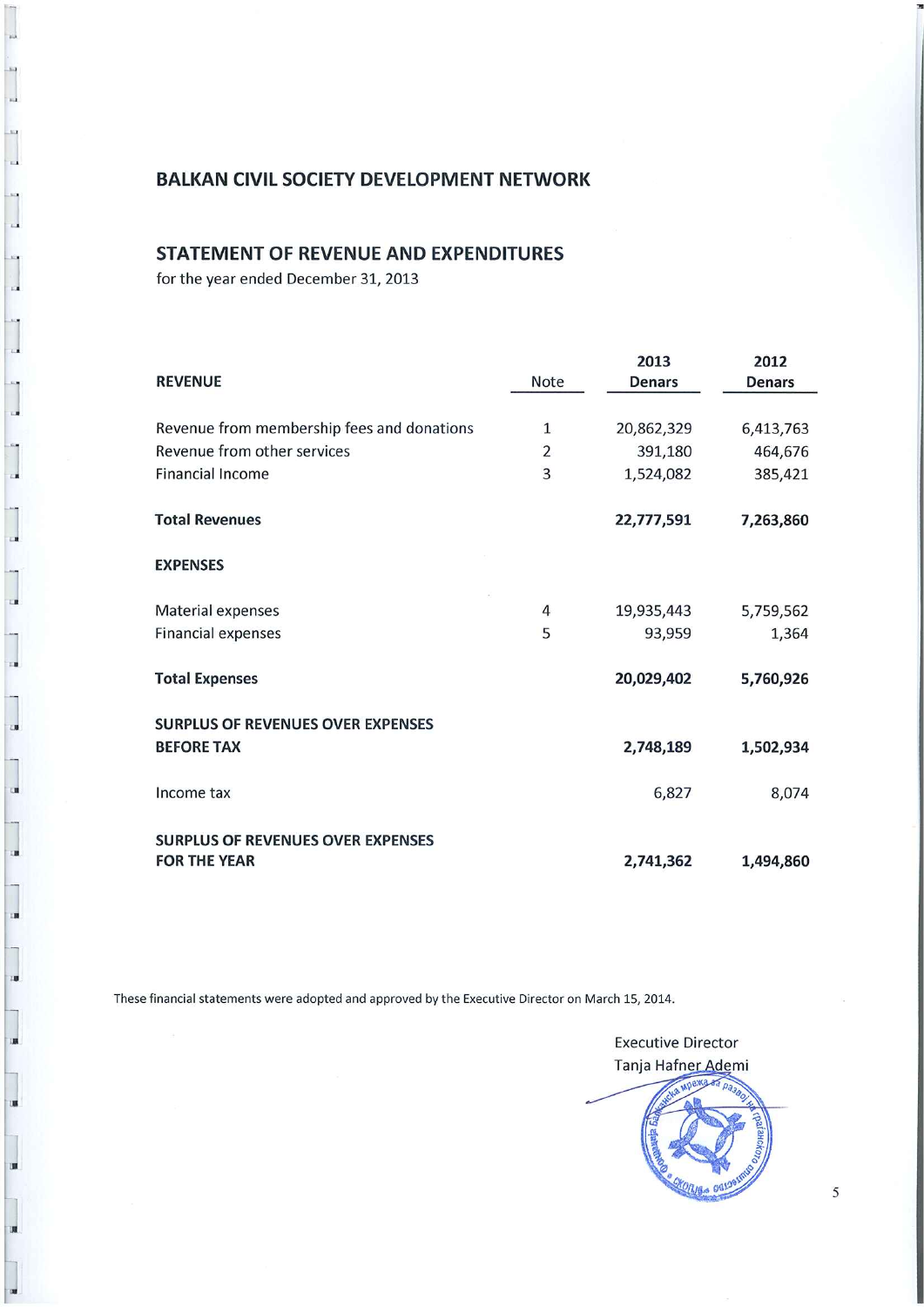# **BALANCE SHEET**

for the year ended December 31, 2013

|                                      |                | 2013          | 2012      |
|--------------------------------------|----------------|---------------|-----------|
|                                      | Note           | <b>Denars</b> | Denars    |
| <b>ASSETS</b>                        |                |               |           |
| <b>Non-current assets</b>            |                |               |           |
| Property and equipment               | $\mathbf{1}$   | 291,714       | 180,353   |
| Long-term deposits                   |                |               |           |
| <b>Total non-current assets</b>      |                | 291,714       | 180,353   |
| <b>Current assets</b>                |                |               |           |
| Trade and other receivables          | $\overline{2}$ | 2,304,700     | 2,307,202 |
| Cash and cash equivalents            | 3              | 2,485,232     | 823,239   |
| Inventory                            | $\overline{4}$ |               | 2,248     |
| <b>Total current assets</b>          |                | 4,789,932     | 3,132,689 |
| <b>TOTAL ASSETS</b>                  |                | 5,081,646     | 3,313,042 |
| <b>EQUITY AND LIABILITIES</b>        |                |               |           |
| <b>Equity</b>                        |                |               |           |
| Funds                                | 5              | 878,728       | 767,367   |
| Surpluses of revenues over expenses  |                | 2,741,362     | 1,494,860 |
| <b>Total equity</b>                  |                | 3,620,090     | 2,262,227 |
| <b>Non-current liabilities</b>       |                |               |           |
| Provision for employee benefits      |                |               |           |
| <b>Total non-current liabilities</b> |                |               |           |
| <b>Current liabilities</b>           |                |               |           |
| Trade and other liabilities          | 6              | 1,430,371     | 668,982   |
| Differed revenue                     | 7              | 31,185        | 381,833   |
| <b>Accruals</b>                      |                |               |           |
| <b>Total current liabilities</b>     |                | 1,461,556     | 1,050,815 |
| <b>TOTAL EQUITY AND LIABILITIES</b>  |                | 5,081,646     | 3,313,042 |

These financial statements were adopted and approved by the Executive Director on March 15, 2014.

**Executive Director** Tanja Hafner Ademi  $a$  3a  $\rho_a$ 

 $\sqrt{6}$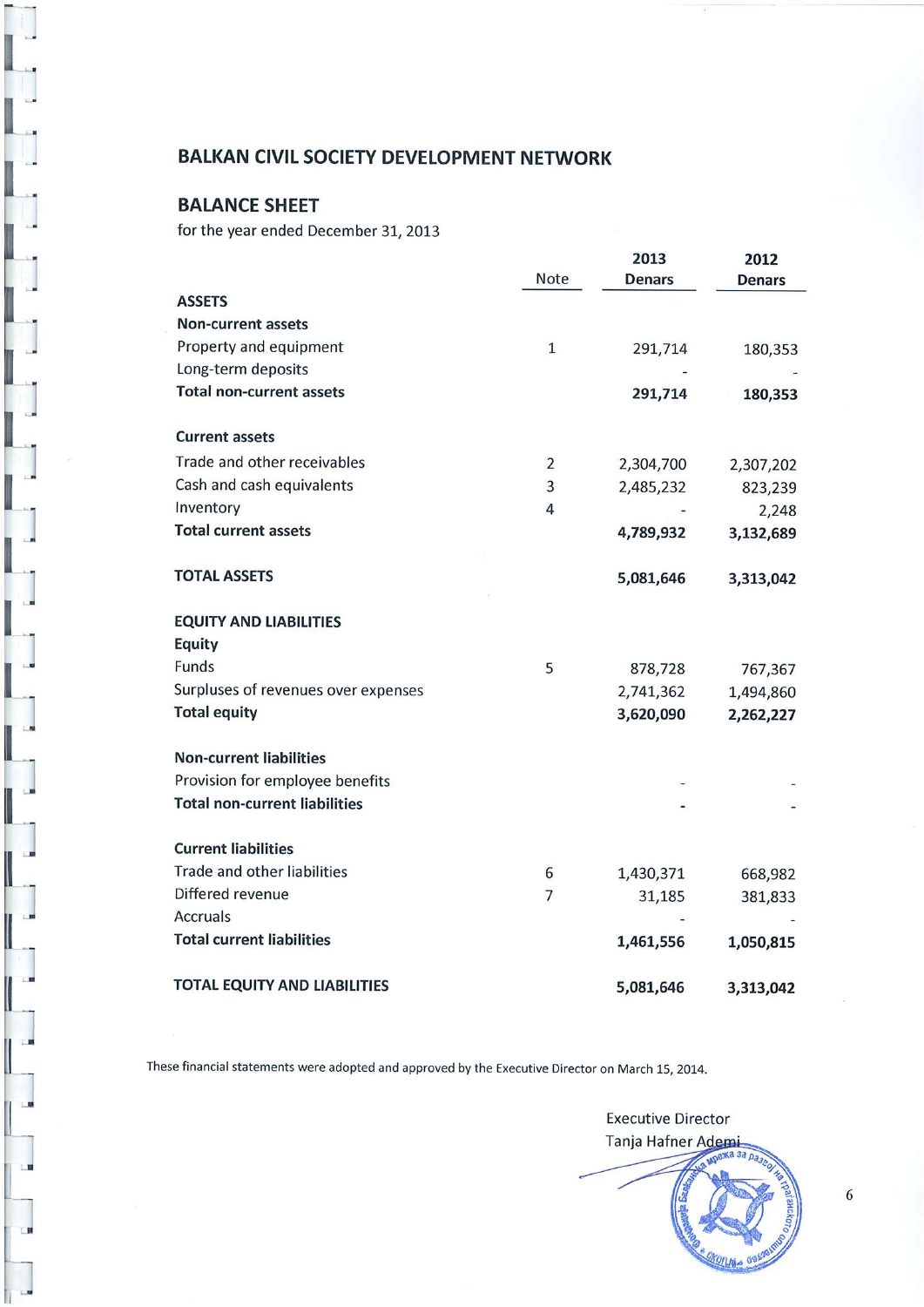#### **NOTES TO THE FINANCIAL STATEMENTS**

#### **GENERAL INFORMATION**

Balkan Civil Society Development Network (hereinafter called: BCSDN) is a non-profit and civil society organization, which works in the field of civil society development in the Balkan region.

The Foundation Balkan Civil Society Development Network is registered in the Central Registry of Republic of Macedonia, Regional Registration Office in Skopje on July 6, 2009 year with unique registration number 6524710. The office of the BCSDN is on Bel Kamen street no.6‐8, in Skopje municipality Center.

The basic activity of Balkan Civil Society Development Network is registered under the number 94.99 – Activities of other organizations on the basis of membership, not mentioned on other places. Total number of employees on 31 December 2013 year is 5.

The accounting records were performed by authorized person employed in Marand Consultants.

According the Statute of the Foundation as of April 27, 2012, founders of the BCSDN are the following organizations:

1. Albanian Civil Society Foundation, Gjergj Fishta 5/1‐К7‐ap.29, Tirana, Albania, represented by Pandeli Theodori (PN Z1008591, Rr. Sh. Berxoli, pall. 59/2 ap.26 Tirana, Albania);

2. Center for Development of NGO's, Dalmatinska 78, 81000 Podgorica, Montenegro, represented by Goran Djurovic (PN 001327304, Djoka Mirsevica 21, Podgorica, Montenegro);

3. Centre for Information Services, Cooperation and Development of NGO's, Povsetova 37, 1000 Ljubljana, Slovenia, represented by Kristina Michieli (PN P00958041, Smrtnikova 5, Ljubljana, Slovenia);

4. Center for Promotion of Civil Society, Visegradska 26, 71000 Sarajevo, Bosnia and Hercegovina, represented by Milan Mrdza (PN 5899272, Mliniste 21, Sarajevo, Bosnia and Hercegovina).

5. Cenzura Plus, Setaliste Bacvice 10, 21000 Split, Croatia, represented by Zeljana Buntic Pejakovic (PN 001627393, Kranjceviceva 22, Split, Croatia);

6. Civic Initiatives, Simina 9а, Belgrade, Serbia, represented by Miljenko Dereta (PN 006577365, Kralja Petra 80, Belgrade, Serbia)

7. Diakonia Agapes, Rruga Durresit nn, Tirana, Albania, represented by Dorina Bita (PN Z1662923, Islam Alla 72/1, Tirana, Albania);

8. Kosovar Civil Society Foundation, Josip Rela 29, 10000 Pristina, Kosovo, represented by Venera Hajrullahu (UPIN 0511963915033, Dimo Gavroski Kara 80, Tetovo, Macedonia);

9. Macedonian Center for International Cooperation, Nikola Parapunov nn,1060 Skopje, Macedonia, represented by Saso Klekovski (UPIN 1304966450048, bul. Partizanski odredi 82/2‐16, Skopje, Macedonia) and Aleksandar Krzalovski (UPIN 1906969450081, Isaija Mazhovski 44‐2/4, Skopje, Macedonia);

10. Opportunity Associates Romania, Mircea Zorileanu 70, 012056 Bucharest, Romania, represented by Dana Nikulescu (PN 10392388, Mircea Zorileanu 70, Bucharest, Romania);

11. Vesta Association, Djordja Mihajlovica 4, 75000 Tuzla, Bosnia and Herzegovina, represented by Selma Hukic (PN 6299495, Dragodol 11, Tuzla, Bosnia and Herzegovina).

BCSDN has the Council and the Board. Its executive organs are the Executive Office and the Executive Director. The Executive Office is composed of the Executive Director and needed number of staff.

Executive director is Tanja Hafner Ademi with address on Briselska street no. 8/4‐3 from Skopje.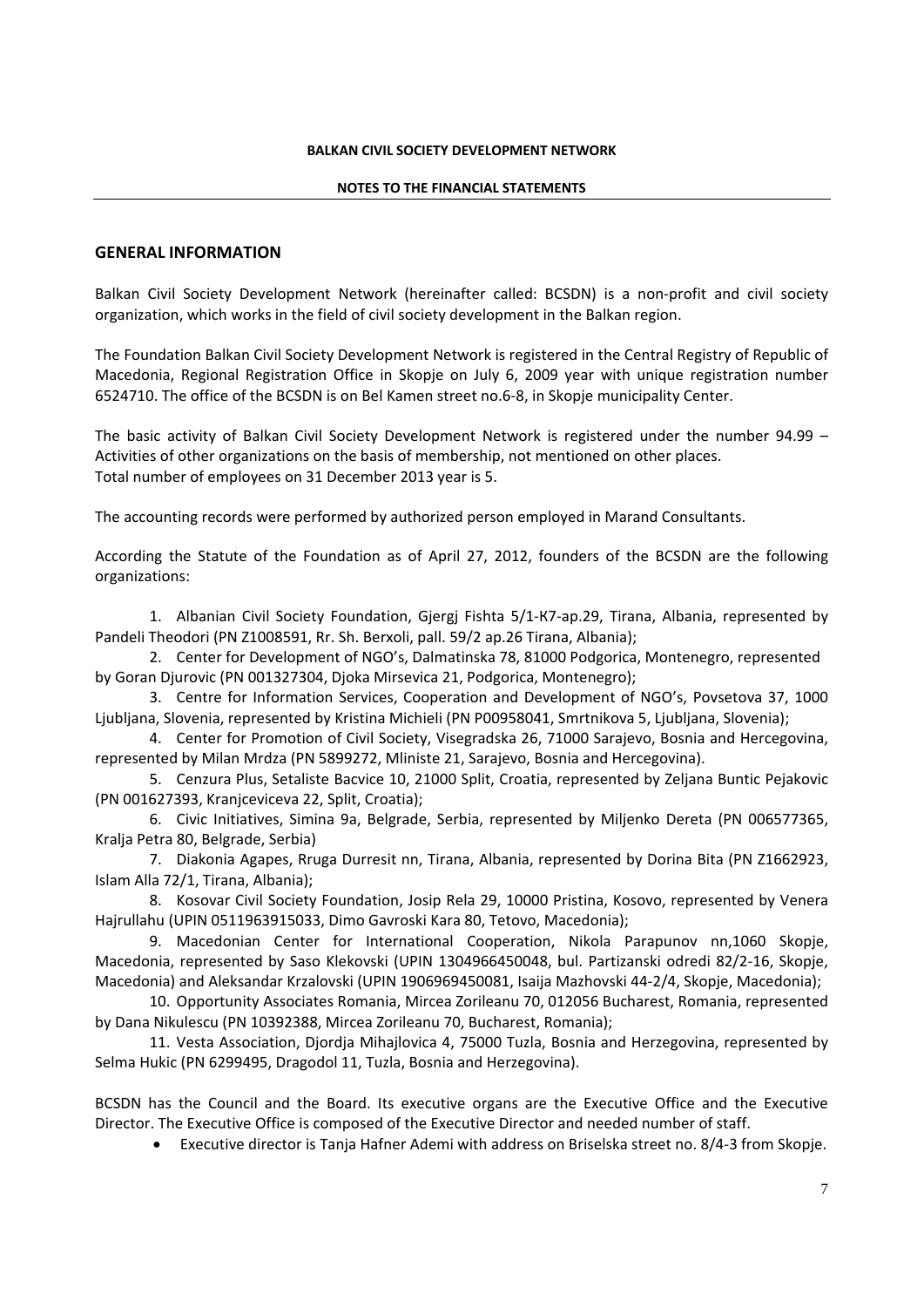#### **NOTES TO THE FINANCIAL STATEMENTS**

#### **BASIS OF PREPARATION OF THE FINANCIAL STATEMENTS**

#### **Basis for preparation**

The financial statements of Balkan Civil Society Development Network have been prepared in accordance with the law regulations that are in use in Republic of Macedonia, and are related with the working of the nonprofit organizations, that is according the Law for nonprofit organizations (Official Gazette of RM no. 24/03, 80/05, 17/11), and the Rulebook for accounting of nonprofit organizations (Official Gazette of RM no. 42/03, 11/09, 11/06, 08/09, 175/11) and the accepted accounting principles and accounting practice.

#### **Principles for preparation and presentation of financial statements**

The financial statements present assets and liabilities, revenues and expenditures that relate with the work of BCSDN. The financial statements truly present the financial condition, financial results as well as the inflow and outflow of the money of BCSDN in accordance with the accounting standards. The presentation and classification of items in financial statements is constant from period to period. Every significant item is resented separately in the financial statements. The assets and liabilities, as well as revenues and expenditures are not netted, except if it is requested or allowed by an accounting standard. In the presentation of the financial statements the comparability of data from the current with previous period is secured.

#### **Continuity of operations in working**

The financial statements are prepared on the assumption for continuity of operations that is BCSDN will continue to operate in the foreseeable future. BCSDN has neither intention, nor need to liquidate or materially to limit the range of its operations.

#### **Accounting policies**

Basic accounting policies and assessments used during the preparation of financial statements of BCSDN for 2013 are given below. The accounting policies applied while preparations of financial reports are used consistently during the period analyzed.

#### **Recognition of revenues and expenditures**

The recognition of revenues and expenditures is conducted in accordance with Article 13 from the Law for accounting of nonprofit organization (Official Gazette of RM no.24/03, 80/05, 17/11) and Article 18 from the Rulebook for accounting of nonprofit organization (Official Gazette of RM no. 42/03, 11/09, 11/06, 08/09, 175/11), that is according with the accounting principle of modified occurrence of business changes or transactions.

According to the accounting principle of modified occurrence of business changes or transactions, the revenues are recognized in the accounting period in which they have occurred according the criterion of measurement and availability. The revenues are available when they are generated in the accounting period or 30 days after the accounting period expires, under condition that they relate to the accounting period and serve to cover the liabilities of that accounting period.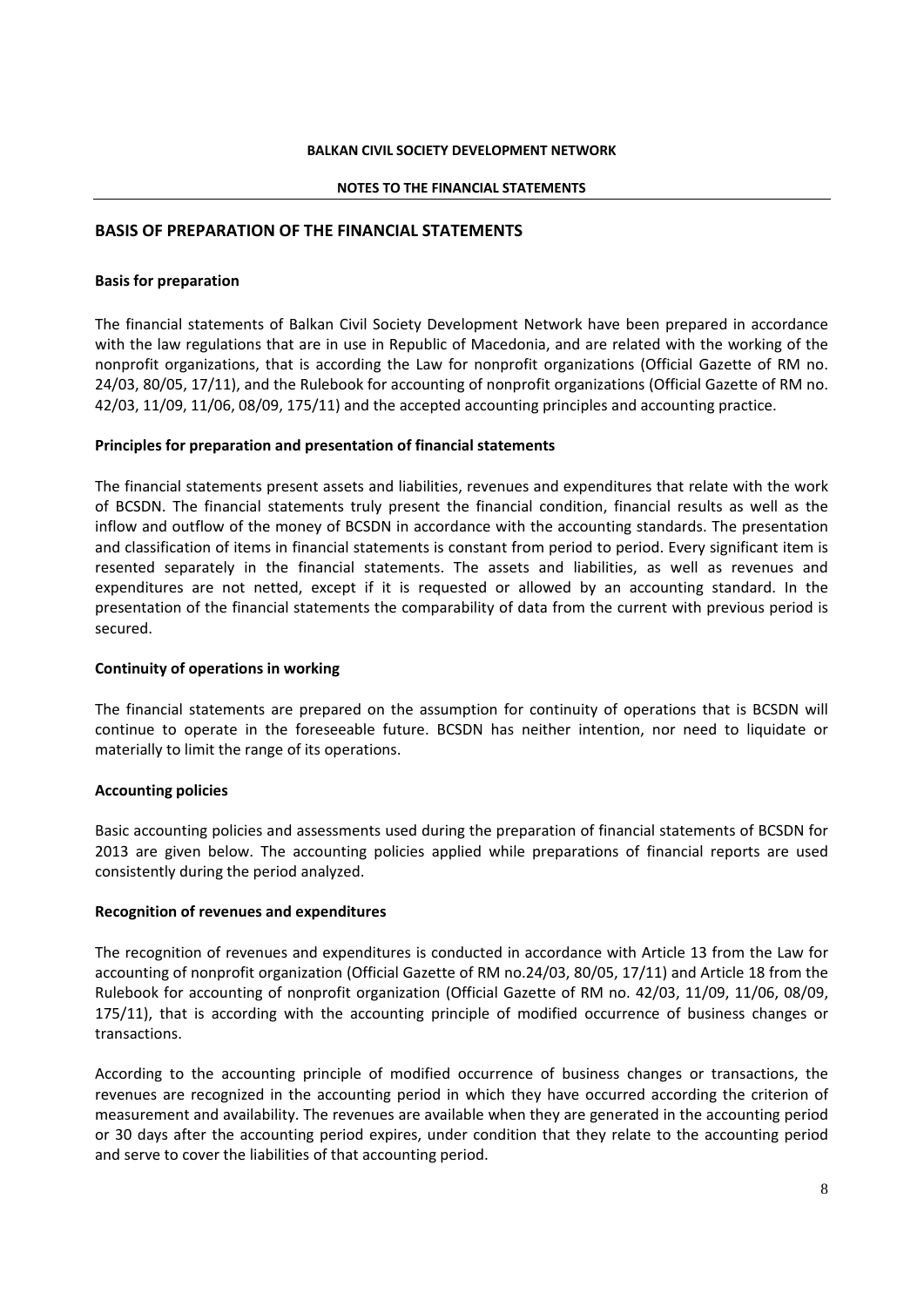#### **NOTES TO THE FINANCIAL STATEMENTS**

According to the accounting principle of modified occurrence of business changes or transactions, the expenditures are recognized in the accounting period in which they were generated or are paid within 30 days after the accounting period expires, under condition the liability for payment was in that accounting period.

Expenditures for spending of short‐term assets are recognized at the time and in the amount of occurrence of actual costs.

#### **Classification of assets and liabilities**

Assets and liabilities are valuated according Article 14 from the Law for accounting of nonprofit organization (Official Gazette of RM no.24/03, 80/05, 17/11) and Article 19 from the Rulebook for accounting of nonprofit organization (Official Gazette of RM no. 42/03, 11/09, 11/06, 08/09, 175/11), according to which treatment of long‐term assets have the assets who's useful life is longer than one year and who's separate value in the moment of supply is more than 100 Euro in denar equivalent.

Each asset and liability, which is expected to be affected or settled within 12 months after the balance sheet date are classified as short‐term. Assets and liabilities that are expected to be affected or settled in period longer than 12 months after the balance sheet date are classified as long-term. Long-term assets BCSDN initially are measured at their fair value decreased for the total amount of depreciation calculated. The fair value of long‐term assets is consisted of the invoice value of assets increased for all the expenditures that have occurred for putting in use of the asset.

Basis for write off of long‐term assets (tangible or intangible) is corrected for subsequent expenditures with which the condition of the asset is improved over its useful life.

Long‐term assets are classified as tangible and intangible.

- in tangible long‐term assets are classified real estate, plant and equipment that:
	- are held for achievement of activity or giving services, for rent or administrative goals, and
	- are expected to be used in more than one financial period
- in intangible assets are included all non‐cash assets which can be identified and have no physical content.

Long-term assets are depreciated according straight-line method, during the estimated useful life, with application of prescribed rates given in the Rulebook for accounting of nonprofit organizations. The calculation is separate for each asset in the groups prescribed in the Rulebook as long as the value of the long-term assets is completely compensated. The assets are depreciated from the moment when they are put in use. Below are given the annual rates for depreciation of tangible assets, applied to some of the significant items:

| <b>Furniture</b> | 20% |
|------------------|-----|
| Computers        | 25% |
|                  |     |

For the amount of calculated depreciation at the same time are decreased the assets and sources of assets.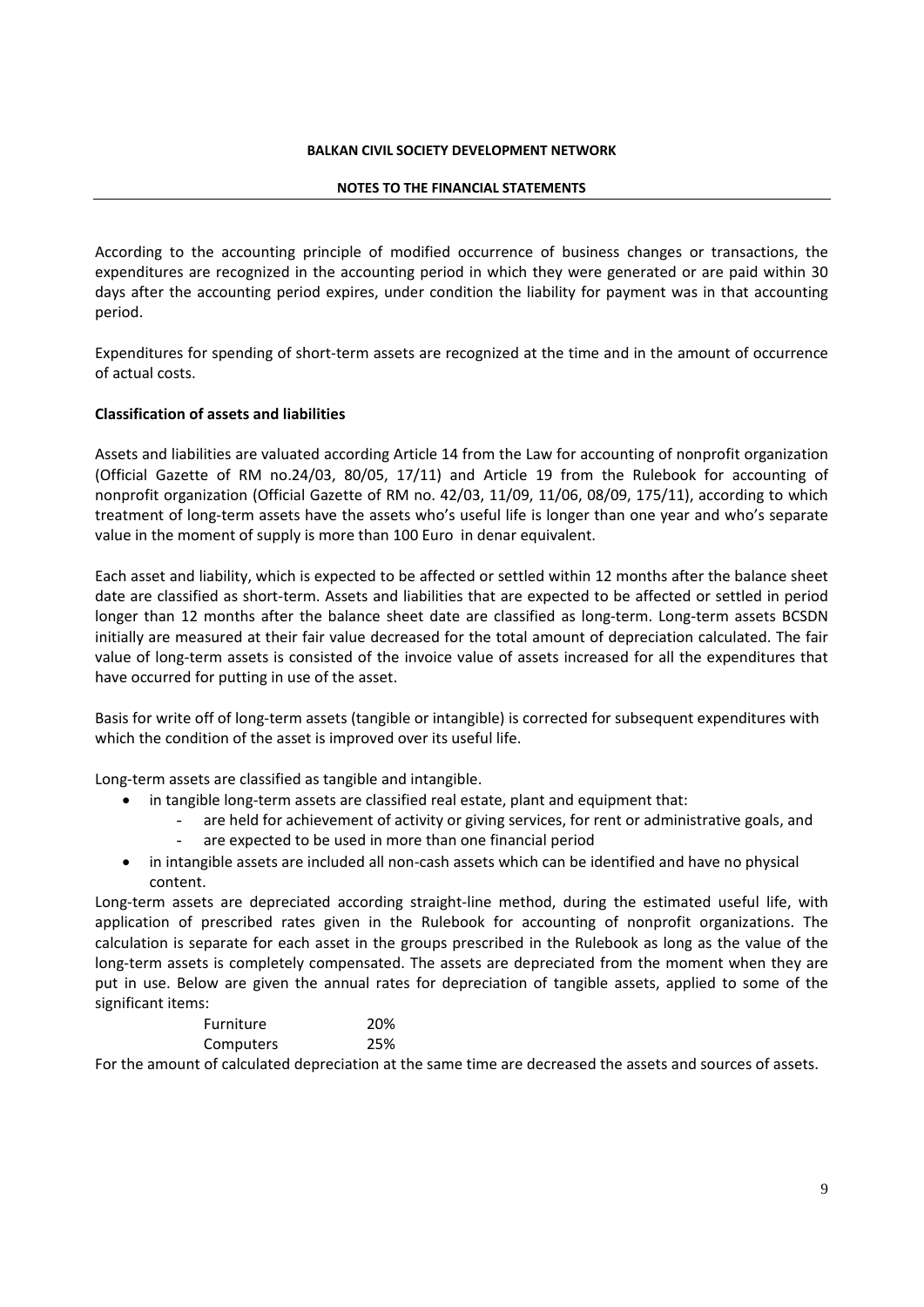#### **NOTES TO THE FINANCIAL STATEMENTS**

#### **Inventory**

Inventory is recognized according Article 14 paragraph 7 from the Law for accounting of nonprofit organization, according to which the separate value at the moment of supply is lower than 100 Euro in denar equivalent are classified as inventory and are written off no matter of their useful life.

#### **Revaluation**

Long-term assets are revaluated at their alienation and decommissioning or for re-evaluation if the annual inflation as measured by increase in prices of industrial production is greater than 30%.

The result from revaluation of long-term assets is transferred in favor of or on the burden of the sources of the assets.

#### **Money and money equivalents**

Money and money equivalents are consisted of money on bank accounts and in treasury.

#### **Trade receivables**

The receivables for membership fees, according the Law for accounting of nonprofit organization, are recognized at nominal value that is when they are realized (collected) in the accounting period to which they relate, or 30 days after the accounting period to which they are related, provided they relate to the accounting period and serve to cover the liabilities of that period.

#### **Amount expressed in foreign currency**

Transactions expressed in foreign currencies are recorded in the reporting currency with application of the official exchange rate on the date of transaction. The assets and liabilities expressed in foreign currencies, on the date of the report, are presented in the denars per middle rate of National Bank of Republic of Macedonia on the last day of the accounting period. Exchange rate differences arising from outstanding monetary items at rates different from those that were initially recorded are recognized as revenues or as expenditures in the period in which they occurred.

#### **Trade liabilities**

Trade liabilities and other liabilities are presented according their fair value at initial recognition. These obligations are valued in the amount of the received documents in the performed transactions (invoices, contracts, interest lists).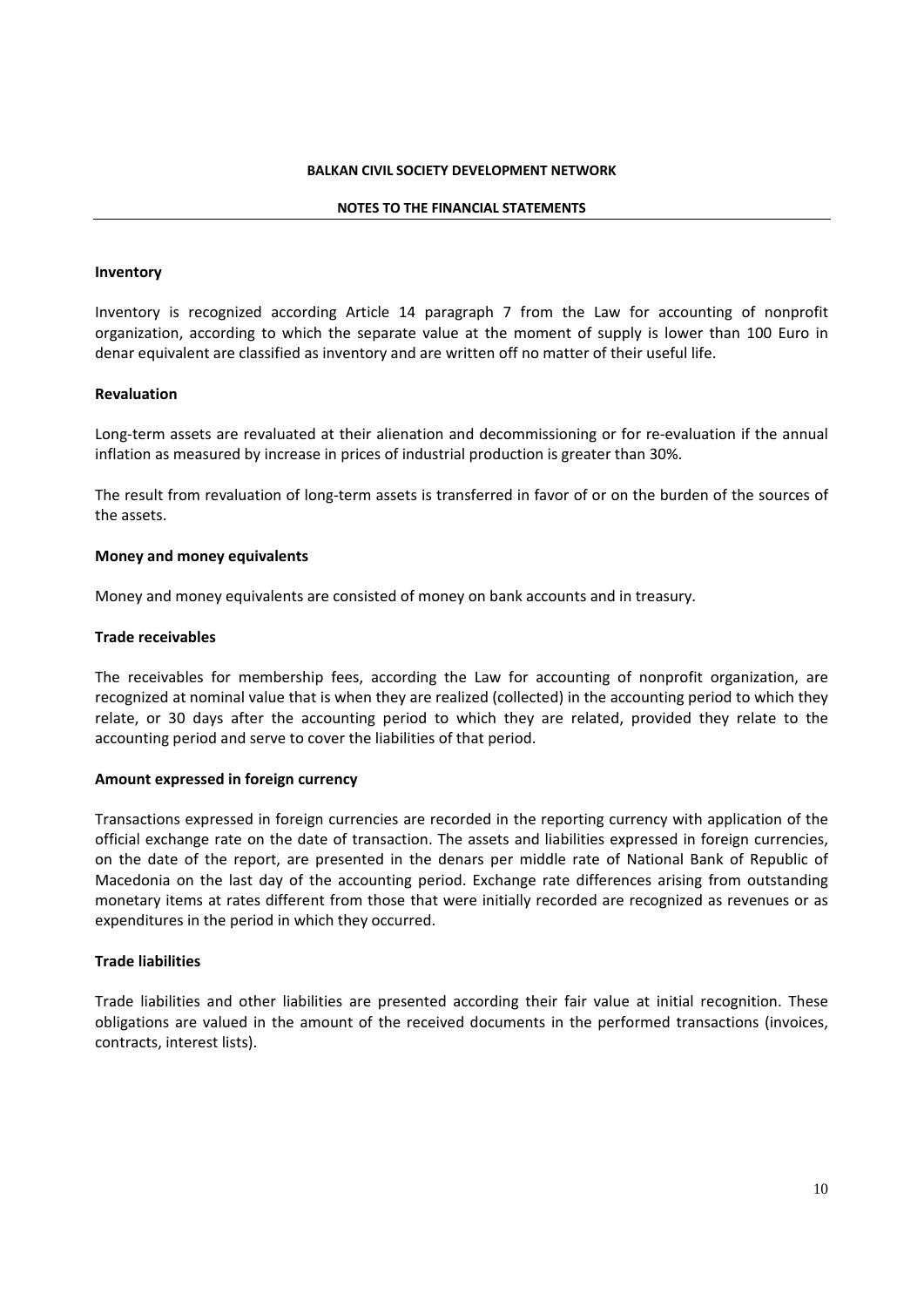#### **NOTES TO THE FINANCIAL STATEMENTS**

#### **Profit tax**

According to Article 34 from the Law on nonprofit organizations, revenues realized in respect of assets that are purpose‐built, such as revenues from membership fees, sponsorships and donations of earmarked character are not included in the tax base for calculating the profit tax. Tax on surplus of revenues over expenditures are paid according tax balance for the accounting year, only for the amount of non-deductible expenditures for tax purposes for the current year.

#### **Financial risks and their management**

BCSDN is entering in different transactions arising from daily operations, and are related to customers, suppliers and donors. The main risks to which BCSDN is exposed and the policies for management of the same are the following:

#### **Market risk**

The market risk can be defined as a possibility for losing the existing members. Having in mind the fact that BCSDN is working for long period of time and has a brand with good reputation, this risk is difficult to happen. In Republic of Macedonia no strategy for handling this kind of risk exists, that is why neither BCSDN has any special policy for managing with this risk.

#### **Price risk**

The risk of equity prices is likely that the price will fluctuate and affect the fair value of investments in shares and other instruments that derive their value from specific investments in stocks or index of equity prices. BCSDN is not exposed on risk from changes in price of investments.

#### **Risk from exchange rate differences**

BCSDN enters in transactions in foreign currencies, which originates from received donations from foreign donors, whereby it is exposed to changes in exchange rates of foreign currencies. BCSDN has no special policy for management with this risk, given that in Republic of Macedonia there are no special financial instruments for avoidance of this kind of risk. According to this BCSDN is exposed on possible fluctuations of foreign currencies, which is limited given the fact that mostly of the transactions are in Euro's, who's rates is considered as stabile.

#### **Interest rate risk**

BCSDN is exposed to risk from changes in interest rates when they use loans and borrowings. Given the fact that BCSDN doesn't have this kind of financial assets or liabilities, we can say that they are not exposed to this kind of risk, but this depends on the movement of financial markets and BCSDN has no way to reduce the same.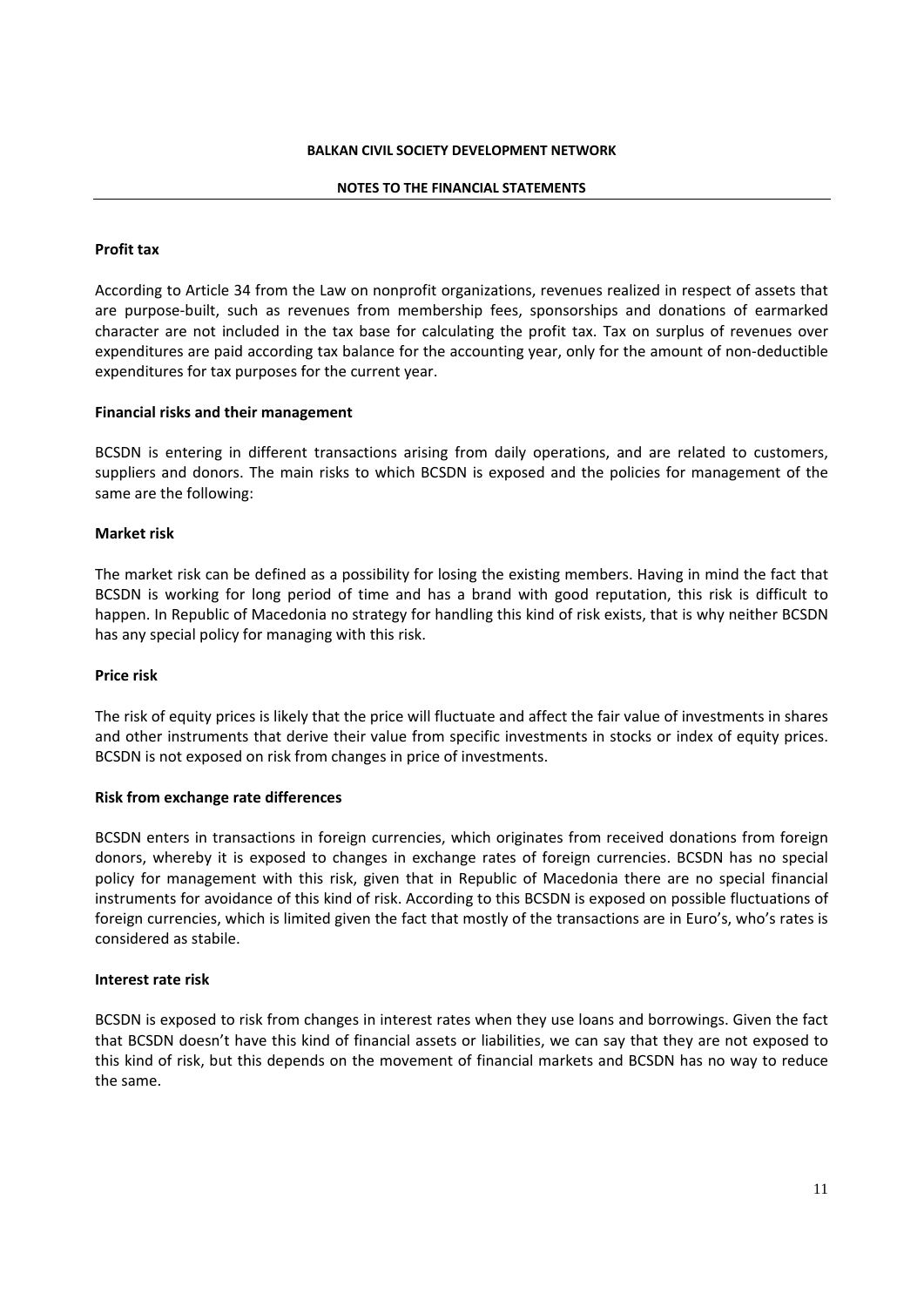#### **NOTES TO THE FINANCIAL STATEMENTS**

#### **Liquidity risk**

The risk of illiquidity is when BCSDN will not be able with their monetary assets regularly to pay the obligations towards its creditors. This risk is exceeded by constantly providing the necessary cash to service its obligations and BCSDN has no problems with its operation.

#### **Estimates of fair value**

BCSDN has policy for disclosure of fair value information of those components of assets and liabilities for which market prices are available and those whose fair value can be significantly different from the accounting value. In Republic of Macedonia there is no sufficient level of market experience, stability and liquidity for trade receivables and other financial assets or liabilities and they therefore are not available for sale. As a result of the absence of an active market, the objective basis cannot be credibly established. BCSDN's management believes that the reported accounting amounts are the most valid and most useful reporting values under present market conditions, given the fact that they have relatively short maturities within a maximum of one year from the date of the balance statement.

#### **Tax risk**

The financial statements and the accounting records of BCSDN are subject to tax controls by the tax authorities in the period 5 years from the date of submission of the tax report for the financial year and can cause additional tax liabilities. As of the date of the auditor's report, no control of profit tax, personal tax and salary contributions was performed. According to this there is a tax risk for calculation of additional taxes and contributions, in case of future control by the tax authorities.

#### **Financial reports**

BCSDN in accordance with the Law prepares financial reports that give true, fair and whole review of assets, liabilities, sources of assets, revenues and expenditures. For 2013 they have prepared the following financial reports:

- Balance Statement
- Balance of revenues and expenditures
- Notes to the financial statements

The **Balance Statement** presents the condition of assets, liabilities, and sources of assets.

The **Balance of revenues and expenditures** presents the revenues and expenditures that is the surplus or deficit accomplished in the business year or any other period in the business year.

The **Notes to the financial statements** presents detailed elaboration and addition to the data from the Balance Sheet and Balance of revenues and expenditures.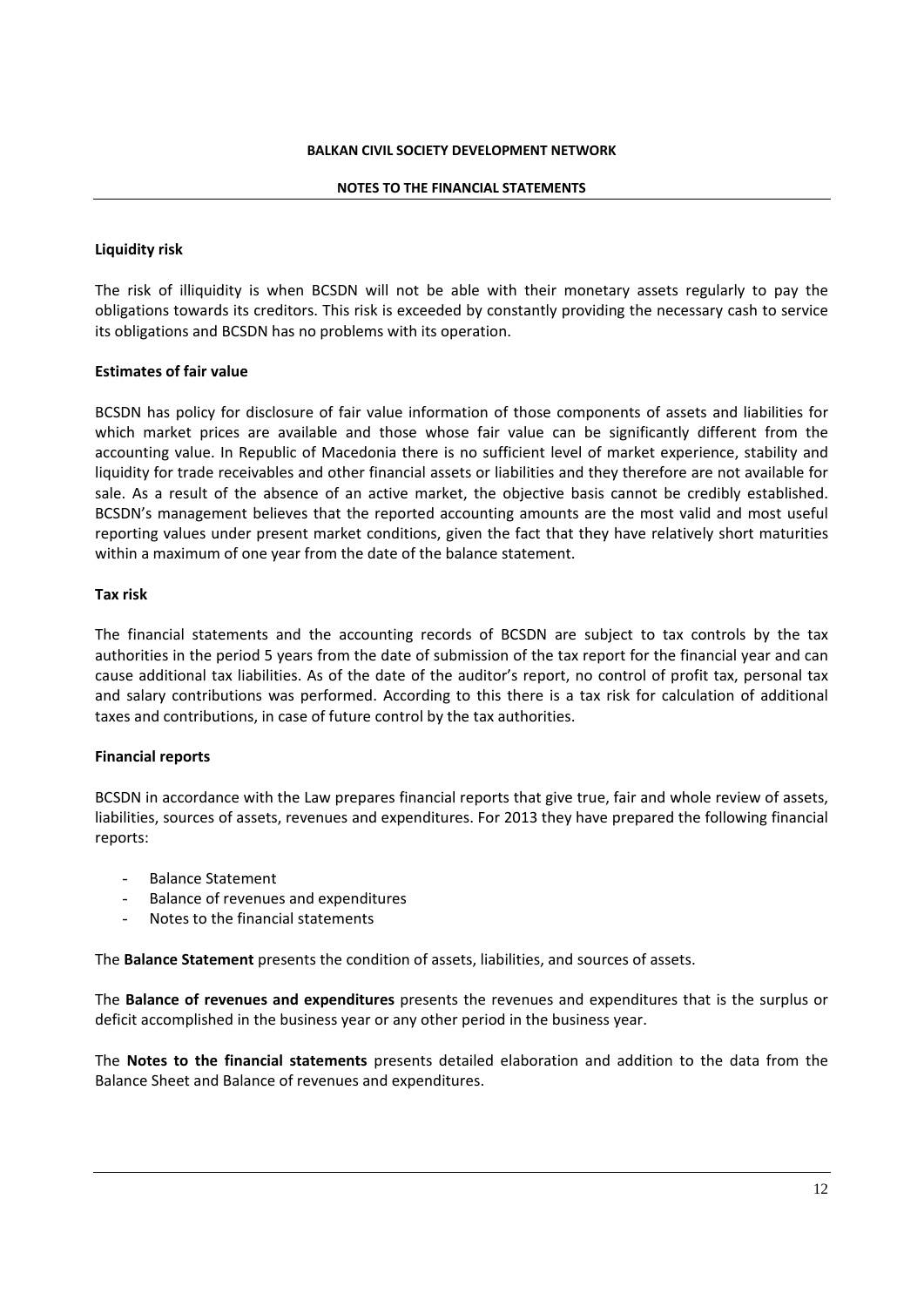#### **NOTES TO THE FINANCIAL STATEMENTS**

#### **EXPLANATORY NOTES TO THE BALANCE STATEMENT**

#### **1 Property and equipment**

|     |                          |           | (in denars) |
|-----|--------------------------|-----------|-------------|
| No. | <b>Description</b>       | 2013      | 2012        |
|     | Equipment                | 365,787   | 205,728     |
|     | Accumulated depreciation | (74, 073) | (25, 375)   |
|     | <b>Current value</b>     | 291,714   | 180,353     |

\* New supplies of equipment are consisted of supply of computers and furniture.

#### **2 Trade and other receivables**

|     |                             |           | (in denars) |
|-----|-----------------------------|-----------|-------------|
| No. | <b>Description</b>          | 2013      | 2012        |
|     | Request for membership      |           | 40,153      |
| 2   | Request for given advance   | 1,077,301 | 25,865      |
| 3   | Request for prepaid taxes   | 31,185    |             |
| 4   | Accruals collected revenues | 1,196,214 | 2,241,184   |
|     | <b>Total</b>                | 2,304,700 | 2,307,202   |

\* Request for given advances are consisted of advance for business trip (24.766,00 mkd), deposit for rent (13.596,00 mkd), Elko IT Solutions (3.775,00 mkd), advance for IPA Balkan CS Acquis project for MCIC (47.236,00 mkd), Cenzura Plus Croatia (323.497,00mkd), ECNL (461.744,00 mkd), ENNA (56.812,00 mkd), KCSF (78.450,00 mkd) Partners Albania (40.141,00 mkd) and Mladen Ostojic (27.284,00 mkd)

\* Accruals collected revenues are consisted of bill for T‐Mobile for 12/13 (8.668, 00 mkd), reported but not paid expenses for project 2012/306-577: IPA Balkan CS Acquis (808.091,00 mkd) and Queen Marry University London (QMUL) – 2<sup>nd</sup> instalment for the project 2012/306‐577 IPA Balkan CS Acquis (379.455,00 mkd).

\* Request for prepaid taxes are consisted of prepaid VAT (31.185,00 mkd)

#### **3 Cash and cash equivalents**

|     |                          |           | (in denars) |
|-----|--------------------------|-----------|-------------|
| No. | <b>Description</b>       | 2013      | 2012        |
|     | Bank account             | 2,968     | 146,552     |
|     | Foreign currency account | 2,480,745 | 676,687     |
|     | Cash in hand             | 1,519     |             |
|     | Total                    | 2,485,232 | 823,239     |

\* Cash at bank account and cash in hand consist of mkd necessary for activities of BCSDN.

\* Foreign currency account consists of bank accounts in Euro (10.425, 03€) and USD (41.217, 88\$).

#### **4 Funds**

|     |                    |         | (in denars) |
|-----|--------------------|---------|-------------|
| No. | <b>Description</b> | 2013    | 2012        |
|     | <b>Funds</b>       | 878,728 | 767,367     |
|     | Other sources      | -       |             |
|     | <b>Total</b>       | 878,728 | 767,367     |

\* In the Fund are included all supplies of equipment corrected for the amount of the year depreciation.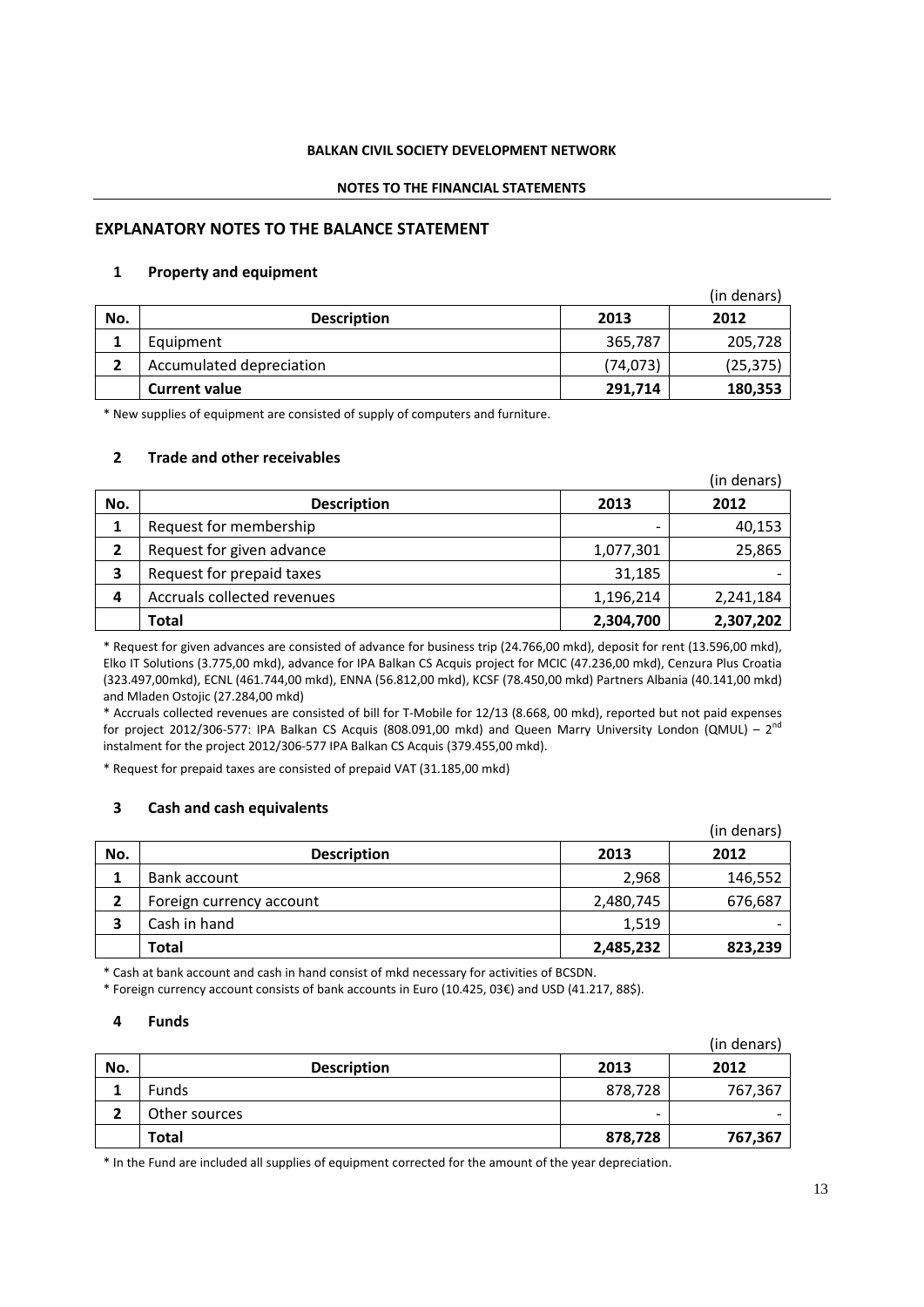#### **NOTES TO THE FINANCIAL STATEMENTS**

#### **5 Trade and other liabilities**

|     |                       |           | (in denars) |
|-----|-----------------------|-----------|-------------|
| No. | <b>Description</b>    | 2013      | 2012        |
| 1   | <b>Suppliers</b>      | 1,295,368 | 430,635     |
| 2   | Tax liabilities       | 134,136   | 69,854      |
| 3   | Liabilities for loans | -         |             |
| 4   | Payroll liabilities   | 867       | 168,493     |
|     | <b>Total</b>          | 1,430,371 | 668,982     |

\*Suppliers consist of liabilities for supplies paid up to January, 30 2014.

\*In Tax liabilities are included personal tax for contract services for engaged people, rent, travel expenses, hotel accommodation and expert consultants.

\*Payroll liabilities consist of outstanding costs to employees due to correction in a payroll.

#### **6 Deferred revenue**

|     |                              |        | (in denars) |
|-----|------------------------------|--------|-------------|
| No. | <b>Description</b>           | 2013   | 2012        |
| 1   | Revenue collected in advance | -      | 319,833     |
| 2   | Accruals expenses            | 31,185 | 62,000      |
|     | <b>Total</b>                 | 31,185 | 381,833     |

\*Accruals expenses are consisting of several invoices paid up to January, 30 2014 (31.185, 00 mkd).

#### **EXPLANATORY NOTES TO THE STATEMENT OF REVENUESS AND EXPENDITURES**

#### **1 Revenue from membership fees and donations**

|     |                              |            | (in denars) |
|-----|------------------------------|------------|-------------|
| No. | <b>Description</b>           | 2013       | 2012        |
|     | Revenue from membership fees | 123,283    | 184,771     |
|     | Revenue from donations       | 20,739,046 | 6,228,992   |
|     | Total                        | 20,862,329 | 6,413,763   |

\* Revenues consist of revenues from memberships from NGO's from RM and the Balkans as following: MCIC (15.413,00 mkd); TUSEV (15.417,00 mkd); KCSF (15.418,00 mkd); Diakonia Agapes (15.413,00 mkd); EHO (15.413,00 mkd); Civic Initiatives (15.413,00 mkd); IDM (15.418,00 mkd) Cenzura Plus Croatia (15.378,00 mkd)

\*Revenues from donations are consisted of donations from the following donators: European Commission (13.114.563, 00 mkd); ICNL (550.036, 00 mkd); The German Marshall Fund of US (3.744.402, 00 mkd); Slovak Aid/Nadacia Pontis (1.605.673,00 mkd); Europe for Citizens/Cenzura Plus Croatia (109.962,00 mkd), OSI TTF (274.532,00 mkd) and FP7 MAXCAP (1.339.878,00 mkd).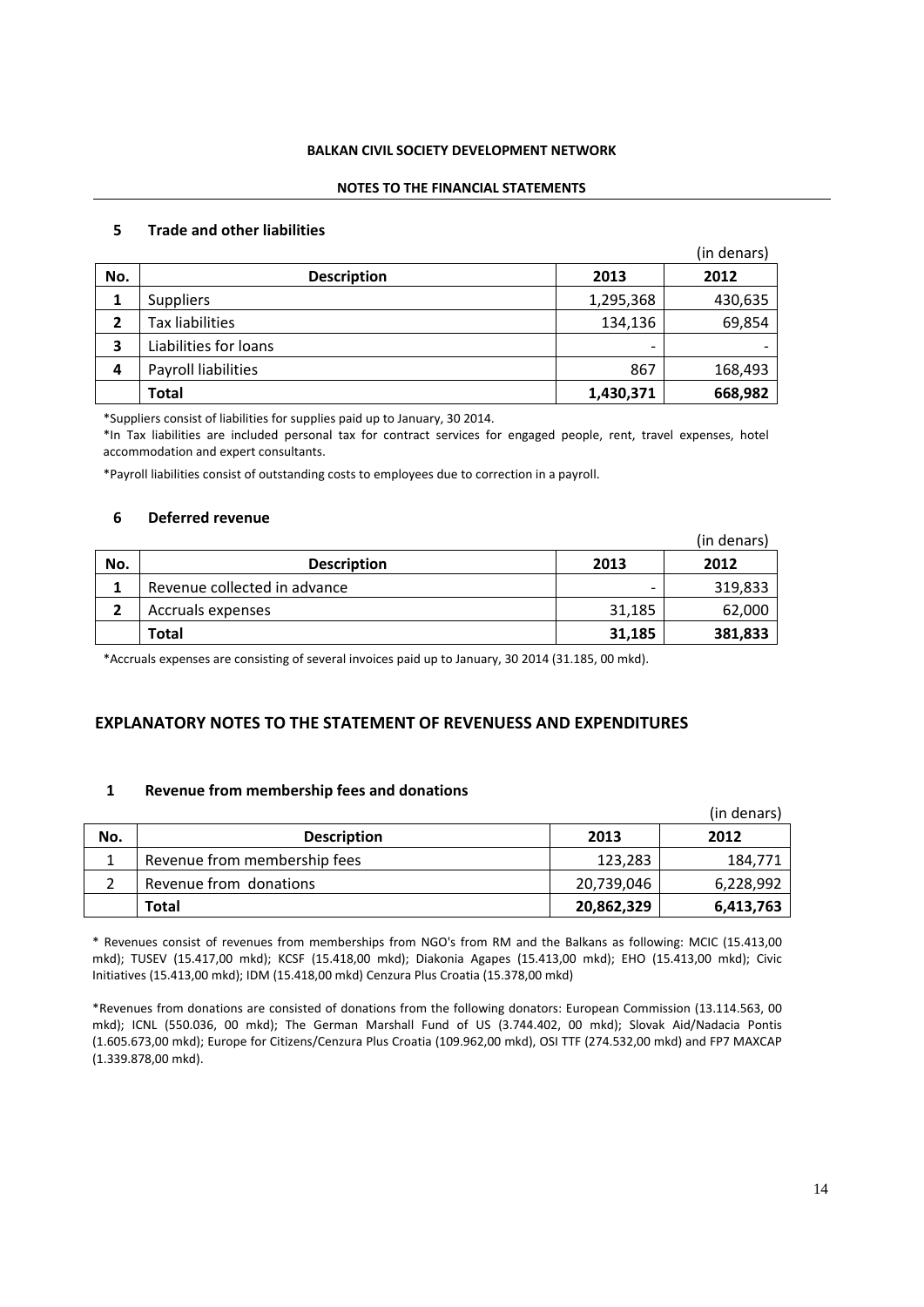#### **NOTES TO THE FINANCIAL STATEMENTS**

#### **2 Revenue from other services**

|     |                                      |         | (in denars) |
|-----|--------------------------------------|---------|-------------|
| No. | <b>Description</b>                   | 2013    | 2012        |
|     | Revenue of reimbursement of expenses | 81,195  | 200,235     |
|     | Other operating incomes              | 309,985 | 264.441     |
|     | Total                                | 391,180 | 464,676     |

\* Revenues from reimbursement of expenses consist of reimbursement of VAT (42.103,00 mkd) and reimbursement of costs ALDA (39.092,00 mkd)

\* Other operating incomes consist of SIPU International ABBOX (263.835,00 mkd) and Metamorphosis (46.150,00 mkd)

#### **3 Financial Income**

|     |                                                                    |           | (in denars) |
|-----|--------------------------------------------------------------------|-----------|-------------|
| No. | <b>Description</b>                                                 | 2013      | 2012        |
| 1   | Interest income                                                    | 175       | 228         |
| 2   | Positive exchange differences                                      | 29,047    | 982         |
| 3   | Transferred surplus of incomes over expenses from previous<br>vear | 1,494,860 | 384,211     |
|     | Total                                                              | 1,524,082 | 385,421     |

\* Interest income is consisted of interest that the bank every month pays to BCSDN on the denar account.

\* Positive exchange differences are calculated at the end of the period.

\* The amount of 384.211,00 mkd is the surplus of incomes over expenses that are transferred from 2011 and 1.110.649, 00 mkd is the surplus of incomes over expenses that are transferred from 2012.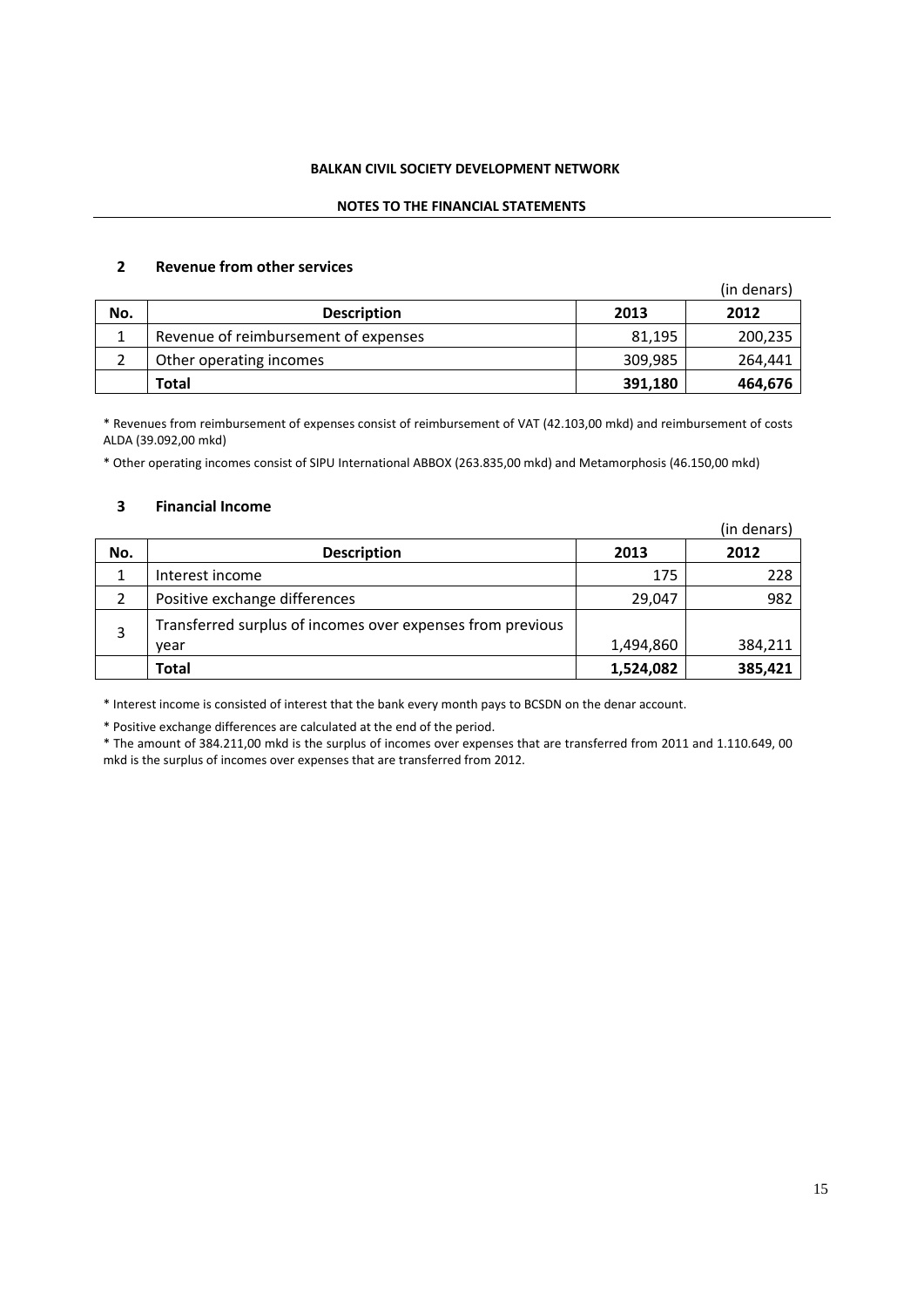#### **NOTES TO THE FINANCIAL STATEMENTS**

#### **Material expenses**

|                |                                               |            | (in denars) |
|----------------|-----------------------------------------------|------------|-------------|
| No.            | <b>Description</b>                            | 2013       | 2012        |
| 1              | Office materials                              | 74,319     | 51,759      |
| 2              | Office services                               | 143,986    | 140,136     |
| 3              | Utilities (electricity, water, cleaning etc.) | 125,088    | 42,453      |
| 4              | Postage                                       | 16,858     | 54,115      |
| 5              | Communications                                | 207,301    | 70,519      |
| 6              | Transport                                     |            | 136,597     |
| $\overline{7}$ | Information-sharing and website               | 50,466     | 61,964      |
| 8              | Office costs                                  | 484,929    | 201,696     |
| 9              | Funds for equipment                           | 169,854    | 172,040     |
| 10             | Other costs (administrative costs and dues)   |            | 1,161       |
| 11             | <b>Bank fees</b>                              | 122,547    | 48,993      |
| 12             | Air tickets                                   | 2,078,830  | 1,023,206   |
| 13             | Accommodation                                 | 880,916    | 336,386     |
| 14             | Other travel costs                            |            | 81,844      |
| 15             | Direct staff                                  | 2,643,693  | 1,881,310   |
| 16             | Audit services                                |            | 62,000      |
| 17             | Intellectual services                         | 2,112,852  | 633,411     |
| 18             | Intellectual services-experts                 | 10,104,734 | 369,087     |
| 19             | Events                                        | 637,313    | 292,836     |
| 20             | Other services                                | 81,757     | 98,049      |
|                | <b>Total</b>                                  | 19,935,443 | 5,759,562   |

\* The recognition of revenues and expenditures is conducted in accordance with Article 13 from the Law for accounting of nonprofit organization, as shown in a table above.

### **Financial expenses**

|     |                               |        | (in denars) |
|-----|-------------------------------|--------|-------------|
| No. | <b>Description</b>            | 2013   | 2012        |
|     | Negative exchange differences | 93,959 | 1,364       |
|     | Interest                      | -      |             |
|     | Total                         | 93,959 | 1,364       |

\* Negative exchange differences are calculated at the end of the year.